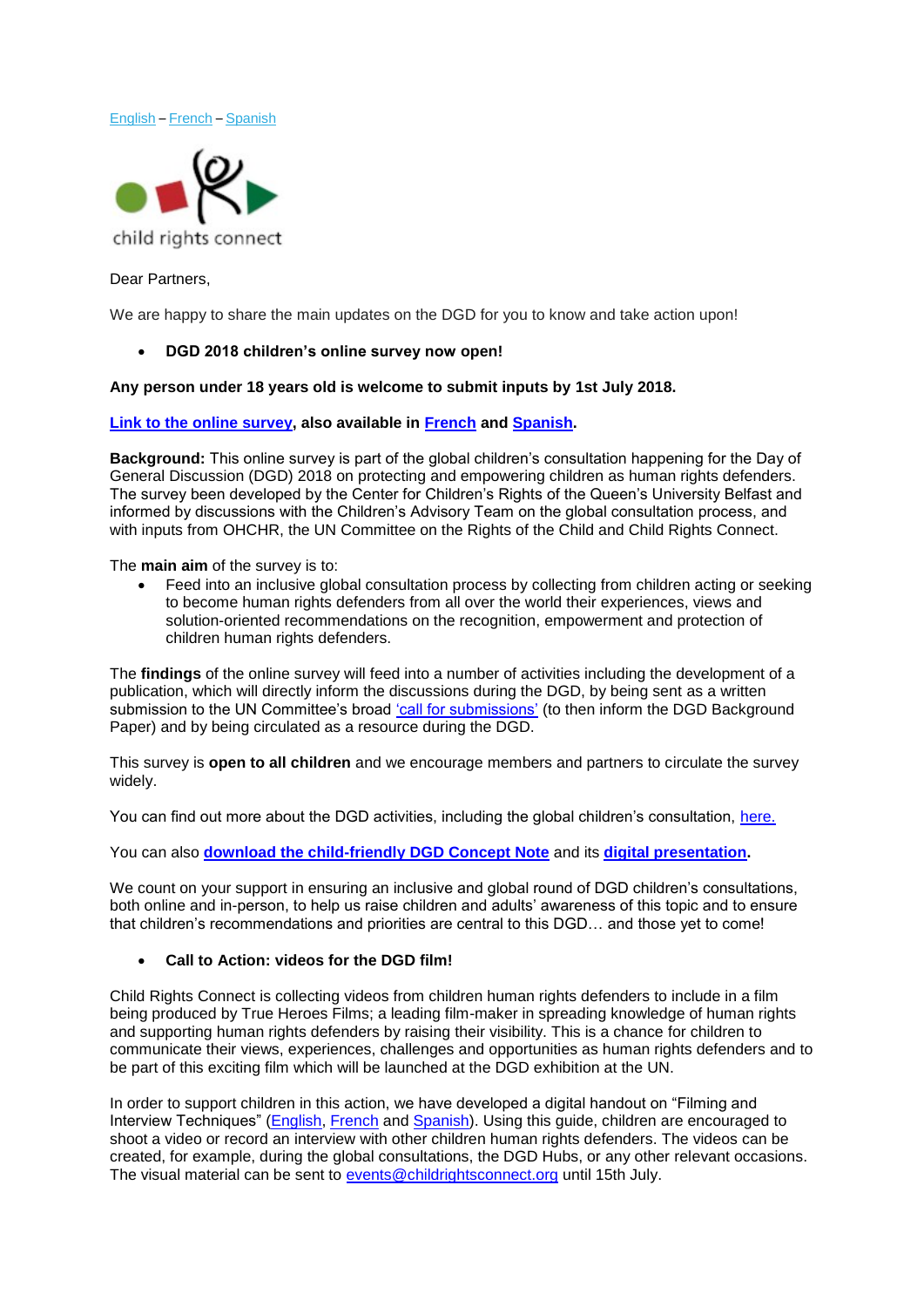• **First Mention of Child Human Rights Defenders in the CRC Concluding Observations!** The CRC Committee has just published its Concluding Observations for the 78th Session. For the first time, children human rights defenders were explicitly mentioned in the [Concluding Observations of](http://tbinternet.ohchr.org/Treaties/CRC/Shared%20Documents/AGO/CRC_C_AGO_CO_5-7_31363_E.pdf) [Angola.](http://tbinternet.ohchr.org/Treaties/CRC/Shared%20Documents/AGO/CRC_C_AGO_CO_5-7_31363_E.pdf) The Committee asked the State to "Involve children, including child human rights defenders, in its cooperation framework with civil society". This is a clear evidence of the need to recognise children as human rights defenders to ensure that they can play a key role as part of civil society.

# • **CRC Committee endorses a joint UN statement on human rights defenders**

The CRC Committee participated in a meeting organised by the Special Rapporteur on Human Rights Defenders and the International Service for Human Rights (ISHR) that took place on 23 June in New York and whose outcome is this joint statement by a group of Chairs, Vice-Chairs and members of the [United Nations Human Rights Treaty Bodies and the UN Special Rapporteur on Human Rights](https://www.ohchr.org/EN/NewsEvents/Pages/DisplayNews.aspx?NewsID=23154&LangID=E)  [Defenders.](https://www.ohchr.org/EN/NewsEvents/Pages/DisplayNews.aspx?NewsID=23154&LangID=E)

Children human rights defenders are recognised as a specific group in need of particular protection measures.

• **Capacity Building: Online Q&A between Children's Advisory Team and CRC Committee** As part of our ongoing empowerment programme for the Children's Advisory Team, we hosted a direct channel of interaction with [Mikiko OTANI](http://www.ohchr.org/Documents/HRBodies/CRC/Elections2016/MikikoOtani.docx) and [Luis Ernesto PEDERNERA REYNA](http://www.ohchr.org/Documents/HRBodies/CRC/Elections2016/LuisErnestoReyna.doc) (the two members of the UN Committee on the Rights of the Child coordinating the DGD) via Basecamp; our online communications platform. An active dialogue took place between May 28 and June 1 whereby the Child Advisors asked questions on the DGD itself, but also on the work of the Committee and wider issues related to children's rights. This activity has supported our goal to strengthen a sustainable partnership between the Children's Advisory Team and the Committee beyond the DGD.

### • **Child Advisors submit their recommendations to the HRC core group on civil society space**

Following the involvement of the Ireland Permanent Mission in the DGD March Workshop, and as part of a consultation on the upcoming Human Rights Council (HRC) civil society space resolution coordinated by the HRC core group (Permanent Missions of Ireland, Chile, Sierra Leone, Japan and Tunisia), inputs were submitted based on discussions with the Child Advisors on their key recommendations in relation to civil society space for children human rights defenders.

As part of this activity and in collaboration with Save the Children, child-friendly materials on this HRC process were developed to offer information and build the capacity of the Children's Advisory Team. We will continue our discussions with the Child Advisors on this topic and how they would like to continue their engagement and follow-up with the core group.

Please find here: [Link to DGD Newsletter n°1](http://www.childrightsconnect.org/wp-content/uploads/2018/04/ChildRightsConnect_DGD_Newsletter_1.pdf) [Link to DGD newsletter n°2](http://www.childrightsconnect.org/wp-content/uploads/2018/04/DGD_Newsletter2_Final.pdf?x37799) [Link to DGD newsletter n°2\\_Follow\\_up](http://www.childrightsconnect.org/wp-content/uploads/2018/06/ChildRightsConnect_DGD_Newsletter_2_Follow_up.pdf)

Best regards,

Child Rights Connect Secretariat

# **child rights connect**

1 rue de Varembé, 1202 Geneva, Switzerland · T: +41(0)22 552 4130 · F: +41(0)22 552 4139 E: [secretariat@childrightsconnect.org](mailto:secretariat@childrightsconnect.org) · W: www.childrightsconnect.org Follow child rights connect on social media



[More information on the DGD](http://www.childrightsconnect.org/connect-with-the-un-2/committee-on-the-rights-of-the-child/days-of-general-discussion/)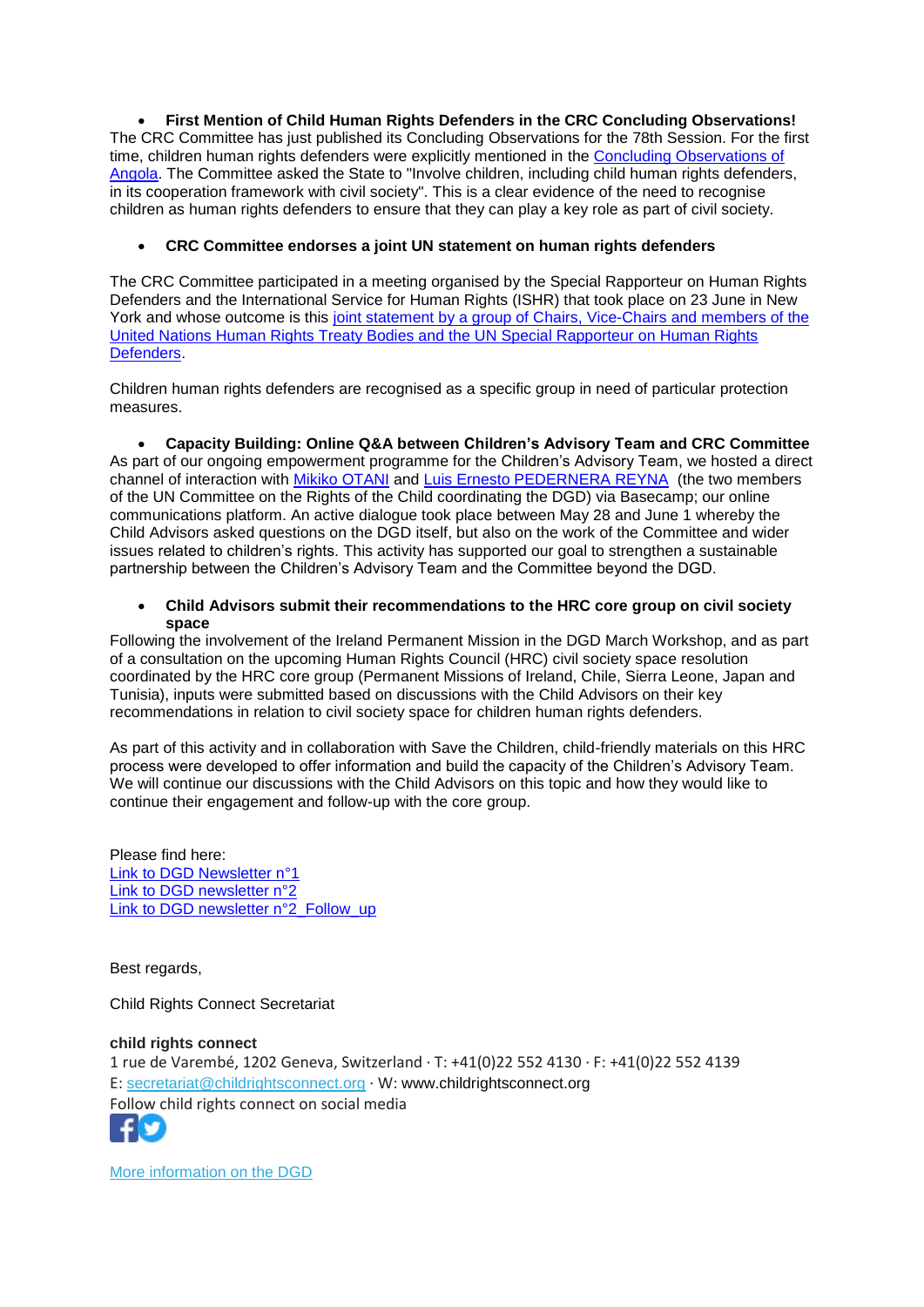

<span id="page-2-0"></span>Chers partenaires,

Nous sommes heureux de partager les principales nouvelles sur la Journée afin que vous soyez informés et que vous agissiez !

• **L'enquête en ligne de la Journée de Débat général 2018 pour les enfants est maintenant ouverte !**

### **Toute personne de moins de 18 ans est invitée à soumettre ses réponses avant le 1 er juillet 2018.**

## **[Lien vers l'enquête en ligne,](https://childrightsconnect.nationbuilder.com/r?u=https%3A%2F%2Fwww.surveymonkey.com%2Fr%2FConsultation_Survey_FR&e=b1c071a79590f36356b2eb759669a244&utm_source=childrightsconnect&utm_medium=email&utm_campaign=dgd_online_survey&n=8) également disponible en [anglais](https://childrightsconnect.nationbuilder.com/r?u=https%3A%2F%2Fwww.surveymonkey.com%2Fr%2FConsultation_Survey_EN&e=b1c071a79590f36356b2eb759669a244&utm_source=childrightsconnect&utm_medium=email&utm_campaign=dgd_online_survey&n=9) et en [espagnol.](https://childrightsconnect.nationbuilder.com/r?u=https%3A%2F%2Fwww.surveymonkey.com%2Fr%2FConsultation_Survey_ES&e=b1c071a79590f36356b2eb759669a244&utm_source=childrightsconnect&utm_medium=email&utm_campaign=dgd_online_survey&n=10)**

**Contexte** : Cette enquête en ligne fait partie de la consultation mondiale des enfants organisée pour la Journée de Débat Général (Journée) 2018 sur « Protéger et soutenir les enfants en tant que défenseurs des droits humains ». L'enquête a été développée par le Centre pour les droits des enfants de l'Université Queen's à Belfast et alimentée par des discussions avec l'Équipe Consultative des Enfants de la Journée sur le processus de consultation mondiale et avec les contributions du HCDH, du Comité des droits de l'enfant des Nations Unies et de Child Rights Connect.

L'**objectif principal** de l'enquête est de :

• Participer à un processus de consultation mondiale inclusif en recueillant auprès des enfants du monde entier qui agissent ou cherchent à devenir des défenseurs des droits humains leurs expériences, leurs points de vue et leurs recommandations sur la reconnaissance, le soutien et la protection des enfants en tant que défenseurs des droits humains.

Les résultats de l'enquête en ligne alimenteront un certain nombre d'activités, notamment le développement d'une publication qui renseignera directement les discussions au cours de la Journée, en étant envoyés comme soumissions écrites à [l'appel général à propositions](https://childrightsconnect.nationbuilder.com/r?u=http%3A%2F%2Fwww.ohchr.org%2FEN%2FHRBodies%2FCRC%2FPages%2FDiscussion2018.aspx&e=b1c071a79590f36356b2eb759669a244&utm_source=childrightsconnect&utm_medium=email&utm_campaign=dgd_online_survey&n=11) du Comité (pour ensuite informer le Document d'information de la Journée) et étant distribués en tant que ressources pendant la Journée.

Cette enquête est **ouverte à tous les enfants** et nous encourageons nos membres et partenaires à la partager largement.

Vous pouvez en savoir plus sur les activités de la DGD, y compris les consultations mondiales des enfants, [ici.](https://childrightsconnect.nationbuilder.com/r?u=http%3A%2F%2Fwww.childrightsconnect.org%2Fday-of-general-discussion-fr%2F&e=b1c071a79590f36356b2eb759669a244&utm_source=childrightsconnect&utm_medium=email&utm_campaign=dgd_online_survey&n=12)

### **[Téléchargez la note conceptuelle de la Journée adaptée aux enfants](https://childrightsconnect.nationbuilder.com/r?u=http%3A%2F%2Fwww.childrightsconnect.org%2Fwp-content%2Fuploads%2F2018%2F05%2FConceptNote_ChildFriendly_FR.pdf%3Fx37799&e=b1c071a79590f36356b2eb759669a244&utm_source=childrightsconnect&utm_medium=email&utm_campaign=dgd_online_survey&n=13)** et sa **[présentation digitale.](https://childrightsconnect.nationbuilder.com/r?u=https%3A%2F%2Fprezi.com%2Fview%2FrhzmehdPnUZ0yBMbyxko%2F&e=b1c071a79590f36356b2eb759669a244&utm_source=childrightsconnect&utm_medium=email&utm_campaign=dgdnwsltr2&n=25&e=b1c071a79590f36356b2eb759669a244&utm_source=childrightsconnect&utm_medium=email&utm_campaign=dgd_online_survey&n=14)**

Nous comptons sur votre soutien pour assurer une consultation inclusive et mondiale des enfants à la Journée, pour nous aider à sensibiliser les enfants et les adultes à ce sujet et à faire en sorte que les recommandations et les priorités des enfants soient au cœur de cette Journée... et de celles à venir !

### • **Appel à l'Action : des vidéos pour le film de la Journée !**

Child Rights Connect collecte des vidéos de la part d'enfants défenseurs des droits humains pour les inclure dans un film produit par True Heroes Films, un réalisateur de premier plan dans la diffusion de la connaissance des droits humains et le soutien aux défenseurs des droits humains en augmentant leur visibilité. C'est l'occasion pour les enfants de communiquer leurs points de vue, expériences, défis et opportunités en tant que défenseurs des droits humains et de faire partie de ce film passionnant qui sera lancé lors de l'exposition de la Journée à l'ONU.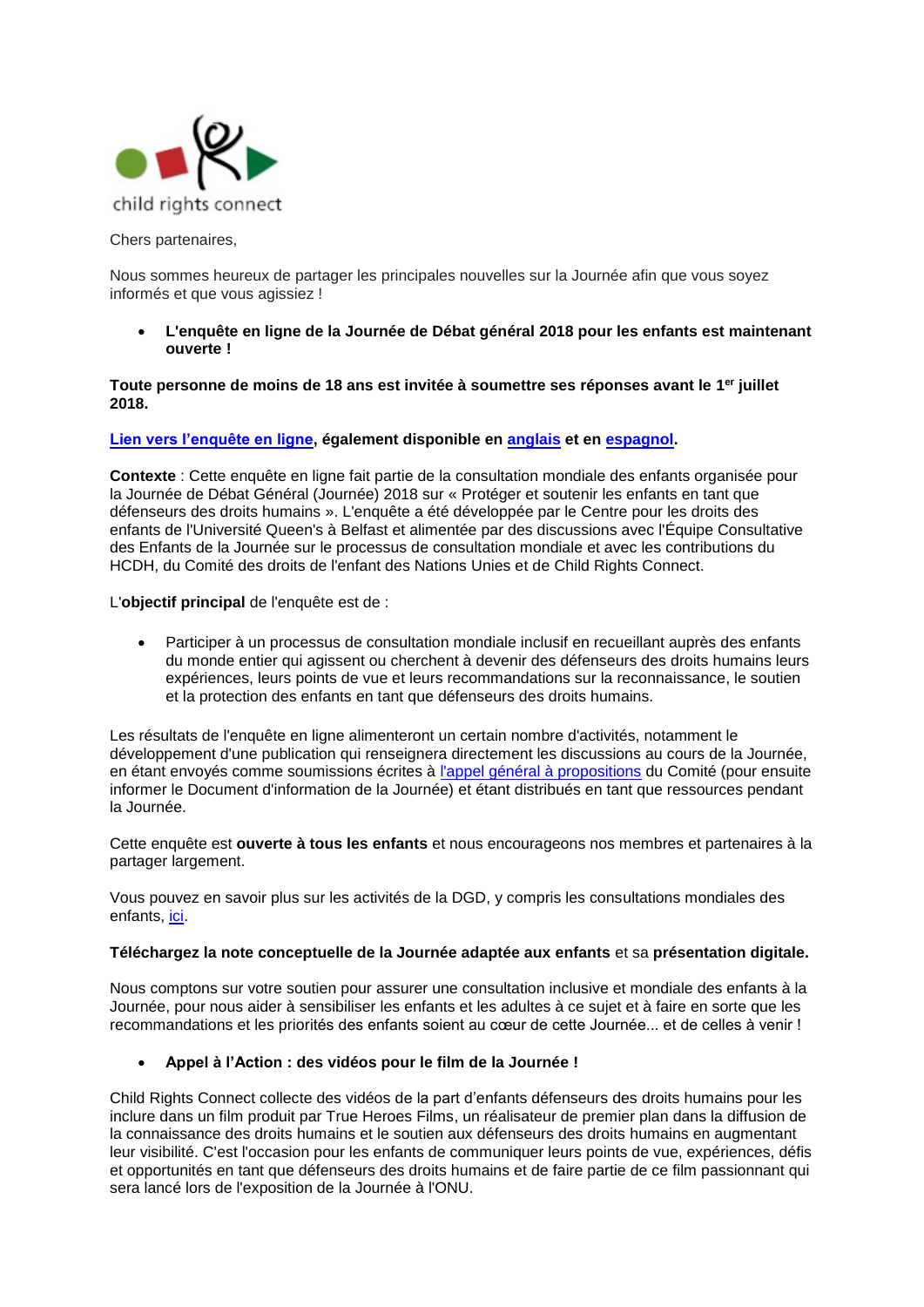Afin de soutenir les enfants dans cette action, nous avons développé un document numérique sur les "Techniques de tournage et d'interview" [\(anglais,](http://www.childrightsconnect.org/wp-content/uploads/2018/04/FilmingAndInterviewTechniques_Handout.pdf) [français](http://www.childrightsconnect.org/wp-content/uploads/2018/04/TechniquesTournageEtEntretien_Handout_FR.pdf) et [espagnol\)](http://www.childrightsconnect.org/wp-content/uploads/2018/04/Técnicasdefilmaciónyentrevista_Folleto_Handout_SP.pdf). À l'aide de ce guide, les enfants sont encouragés à tourner une vidéo ou à enregistrer une interview avec d'autres enfants défenseurs des droits humains. Les vidéos peuvent être créées, par exemple, lors des consultations mondiales, des débats parallèles (Hubs) de la Journée ou de toute autre occasion pertinente.

Le matériel visuel peut être envoyé à [events@childrightsconnect.org](mailto:events@childrightsconnect.org) jusqu'au 15 juillet 2018.

## • **Première Mention de "Child Human Rights Defenders" dans les Observations Finales !**

Le Comité des Droits de l'Enfant vient juste de publier ses Observations Finales pour la 78<sup>ème</sup> Session. Pour la première fois, les enfants en tant que défenseurs des droits humains ont été explicitement mentionnés dans les [Observations Finales de l'Angola.](http://tbinternet.ohchr.org/Treaties/CRC/Shared%20Documents/AGO/CRC_C_AGO_CO_5-7_31363_E.pdf) Le Comité a demandé à l'État d' "impliquer les enfants, y compris les enfants défenseurs des droits humains, dans le cadre de sa coopération avec la société civile" *("Involve children, including child human rights defenders, in its cooperation framework with civil society"*). Ceci est une preuve concrète du besoin de reconnaissance des enfants en tant que défenseurs des droits humains pour assurer qu'ils jouent un rôle clé au sein de la société civile.

## • **Le Comité des Droits de l'Enfant a adopté une déclaration conjointe des Nations Unies sur les défenseurs des droits humains**

Le Comité des Droits de l'Enfant a participé à une réunion organisée par le Rapporteur Spécial sur les défenseurs des droits de l'homme et le Service International pour les Droits de l'Homme (sigle anglais ISHR) qui s'est tenue le 23 juin à New York et qui a résulté en cette [déclaration conjointe par le](https://www.ohchr.org/EN/NewsEvents/Pages/DisplayNews.aspx?NewsID=23154&LangID=E)  groupe des Présidents, Vice-Présidents et [membres des Organes de Traités des droits humains des](https://www.ohchr.org/EN/NewsEvents/Pages/DisplayNews.aspx?NewsID=23154&LangID=E)  Nations Unies et du [Rapporteur Spécial sur la situation des défenseurs des droits de l'homme.](https://www.ohchr.org/EN/NewsEvents/Pages/DisplayNews.aspx?NewsID=23154&LangID=E)

Les Enfants défenseurs des droits humains sont reconnus comme groupe spécifique ayant besoin de mesures de protection particulières.

• **Renforcement des capacités : Q&R en ligne entre l'Équipe Consultative des Enfants et le Comité des Droits de l'Enfant**

Dans le cadre de notre programme permanent d'autonomisation de l'Équipe Consultative des Enfants, nous avons organisé un canal direct d'interactions avec [Mikiko OTANI](http://www.ohchr.org/Documents/HRBodies/CRC/Elections2016/MikikoOtani.docx) et [Luis Ernesto PEDERNERA](http://www.ohchr.org/Documents/HRBodies/CRC/Elections2016/LuisErnestoReyna.doc)  [REYNA](http://www.ohchr.org/Documents/HRBodies/CRC/Elections2016/LuisErnestoReyna.doc) (les deux membres du Comité des droits de l'enfant des Nations Unies coordonnant la Journée) via Basecamp, notre plateforme de communication en ligne. Un dialogue actif a eu lieu entre le 28 mai et le 1er juin, au cours duquel les Enfants Conseillers ont posé des questions sur la Journée elle-même, mais aussi sur les travaux du Comité et sur des problématiques plus larges liées aux droits de l'enfant. Cette activité a soutenu notre objectif de renforcer un partenariat durable entre l'Équipe Consultative des Enfants et le Comité au-delà de la Journée.

### • **Les Enfants Conseillers soumettent leurs recommandations au groupe de base du CDH sur le champ d'action de la société civile**

Suite à la participation de la Mission Permanente de l'Irlande à l'atelier de la Journée en mars dernier et dans le cadre d'une consultation sur la prochaine résolution du champ d'action de la société civile du Conseil des droits de l'homme (CDH) coordonnée par le groupe principal du CDH (Missions permanentes d'Irlande, Chili, Sierra Leone, Japon et Tunisie), des contributions ont été soumises sur la base des discussions avec les Enfants Conseillers sur leurs recommandations clés concernant le champ d'action de la société civile pour les enfants défenseurs des droits humains.

Dans le cadre de cette activité et en collaboration avec Save the Children, des matériels adaptés aux enfants sur ce processus du CRH ont été élaborés pour offrir des informations et renforcer les capacités de l'équipe consultative pour les enfants. Nous poursuivrons nos discussions avec les Enfants Conseillers sur ce sujet et sur la façon dont ils aimeraient poursuivre leur engagement et leur suivi auprès du groupe principal.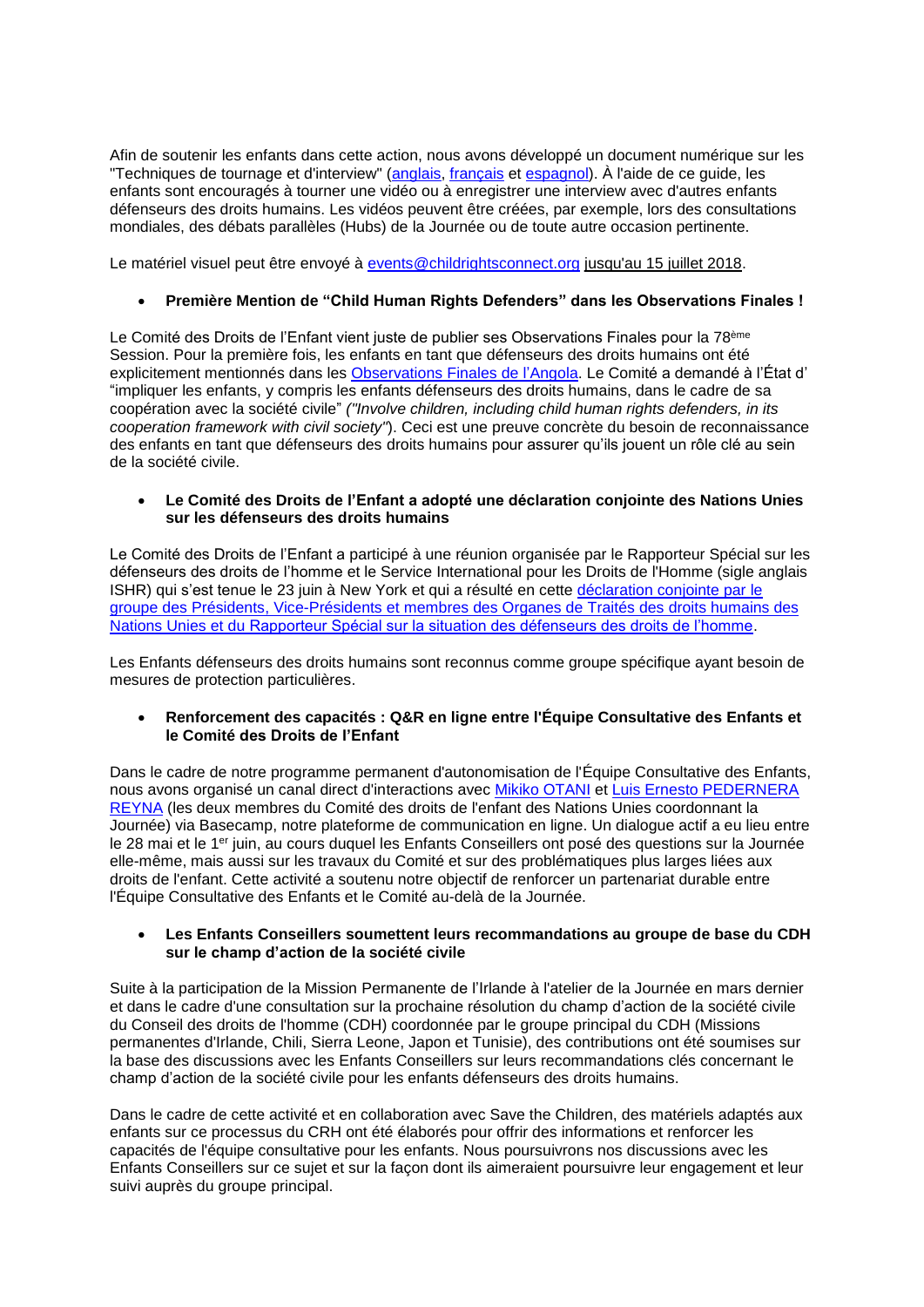--------------------------------------------------------------------------------

Veuillez trouver :

[Lien vers la DGD Newsletter n°1](http://www.childrightsconnect.org/wp-content/uploads/2018/04/ChildRightsConnect_DGD_Newsletter_1.pdf) [Lien vers la DGD newsletter n°2](http://www.childrightsconnect.org/wp-content/uploads/2018/04/DGD_Newsletter2_Final.pdf?x37799) [Lien vers la DGD newsletter n°2\\_Follow\\_up](http://www.childrightsconnect.org/wp-content/uploads/2018/06/ChildRightsConnect_DGD_Newsletter_2_Follow_up.pdf)

Meilleures salutations !

Secrétariat de Child Rights Connect

# **child rights connect**

1 rue de Varembé, 1202 Geneva, Switzerland · T: +41(0)22 552 4130 · F: +41(0)22 552 4139 E: [secretariat@childrightsconnect.org](mailto:secretariat@childrightsconnect.org) · W: [www.childrightsconnect.org](http://www.childrightsconnect.org/)

Follow child rights connect on social media



[Plus d'information sur le DGD](http://www.childrightsconnect.org/connect-with-the-un-2/committee-on-the-rights-of-the-child/days-of-general-discussion/)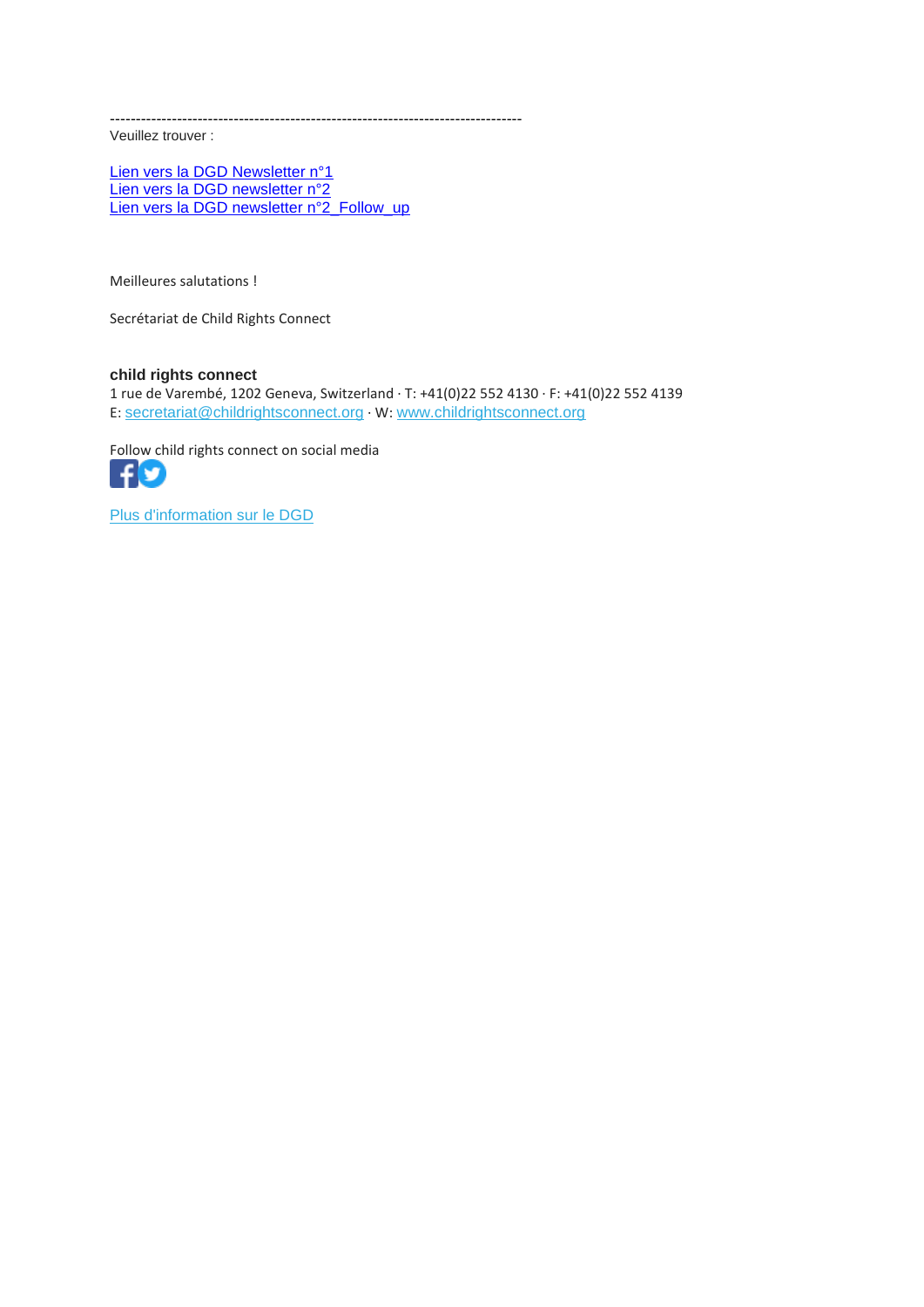

<span id="page-5-0"></span>Estimados colaboradores,

¡Nos complace compartir las actualizaciones principales sobre el DGD para que lo conozca y tome medidas al respecto!

• **Cualquier persona menor de 18 años puede enviar entradas antes del 1 de julio de 2018.**

### [Enlace a la encuesta en línea,](https://www.surveymonkey.com/r/Consultation_Survey_ES) también disponible en [francés](https://www.surveymonkey.com/r/Consultation_Survey_FR) y [inglés.](https://www.surveymonkey.com/r/Consultation_Survey_EN)

**Antecedentes**: esta encuesta en línea es parte de la consulta mundial de los NNA que se celebra para el Día de debate general (el Día) 2018 sobre la protección y el empoderamiento de los NNA como defensores de los derechos humanos. La encuesta fue desarrollada por el Centro de Derechos de los Niños de la Queen's University Belfast e informada por discusiones con el Equipo Asesor de Niños sobre el proceso de consulta global, y con los aportes del ACNUDH, del Comité de los Derechos del Niño de la ONU y de Child Rights Connect.

#### El **objetivo principal** de la encuesta es:

➢ Generar dados para un proceso de consulta global mediante la recopilación de los NNA que actúan o buscan convertirse en defensores de los derechos humanos de todo el mundo, sus experiencias, puntos de vista y recomendaciones orientadas a la solución sobre el reconocimiento, empoderamiento y protección de los niños defensores de los derechos humanos.

Las **conclusiones** de la encuesta en línea se incluirán en una serie de actividades que incluyen el desarrollo de una publicación, que informará directamente las discusiones durante el DGD, enviándose como una presentación escrita a la amplia ["convocatoria de propuestas"](https://www.ohchr.org/EN/HRBodies/CRC/Pages/Discussion2018.aspx) del Comité de las Naciones Unidas (a informar el documento de antecedentes del Día) y distribuirlo como un recurso durante el Día.

Esta encuesta está abierta **a todos los niños** y alentamos a los miembros y socios a difundir ampliamente la encuesta.

Puede encontrar más información sobre las actividades del Día, incluida la consulta global de NNA, [aquí.](http://www.childrightsconnect.org/day-of-general-discussion-sp/)

También puede descargar la [Nota conceptual del Día para niños](http://www.childrightsconnect.org/wp-content/uploads/2018/05/ConceptNote_ChildFriendly_ES.pdf?x37799) y su [presentación digital.](https://prezi.com/view/DypUxDyxJ7G1imP3Ltcn/)

¡Contamos con su apoyo para garantizar una ronda inclusiva y global de consultas del Día para NNA, tanto en línea como en persona, para ayudarnos a concienciar a NNA y adultos sobre este tema y asegurar que las recomendaciones y prioridades de los niños sean fundamentales para este Día... y los que están por venir!

### • **Llamada a la acción: ¡videos para la película del Día!**

Child Rights Connect está recopilando videos de defensores de los derechos humanos de los niños para incluirlos en una película producida por True Heroes Films; un cineasta líder en difundir el conocimiento de los derechos humanos y apoyar a los defensores de los derechos humanos al aumentar su visibilidad. Esta es una oportunidad para que los NNA comuniquen sus opiniones, experiencias, desafíos y oportunidades como defensores de los derechos humanos y para ser parte de esta emocionante película que se lanzará en la exposición del Día en la ONU. Para apoyar a los NNA en esta acción, hemos desarrollado un folleto digital sobre ["Técnicas de](http://www.childrightsconnect.org/wp-content/uploads/2018/06/T%C3%A9cnicasdefilmaci%C3%B3nyentrevista_Folleto_Handout_SP.pdf?x37799) 

[filmación y entrevistas"](http://www.childrightsconnect.org/wp-content/uploads/2018/06/T%C3%A9cnicasdefilmaci%C3%B3nyentrevista_Folleto_Handout_SP.pdf?x37799). Usando esta guía, se anima a los NNA a que graben un video o graben una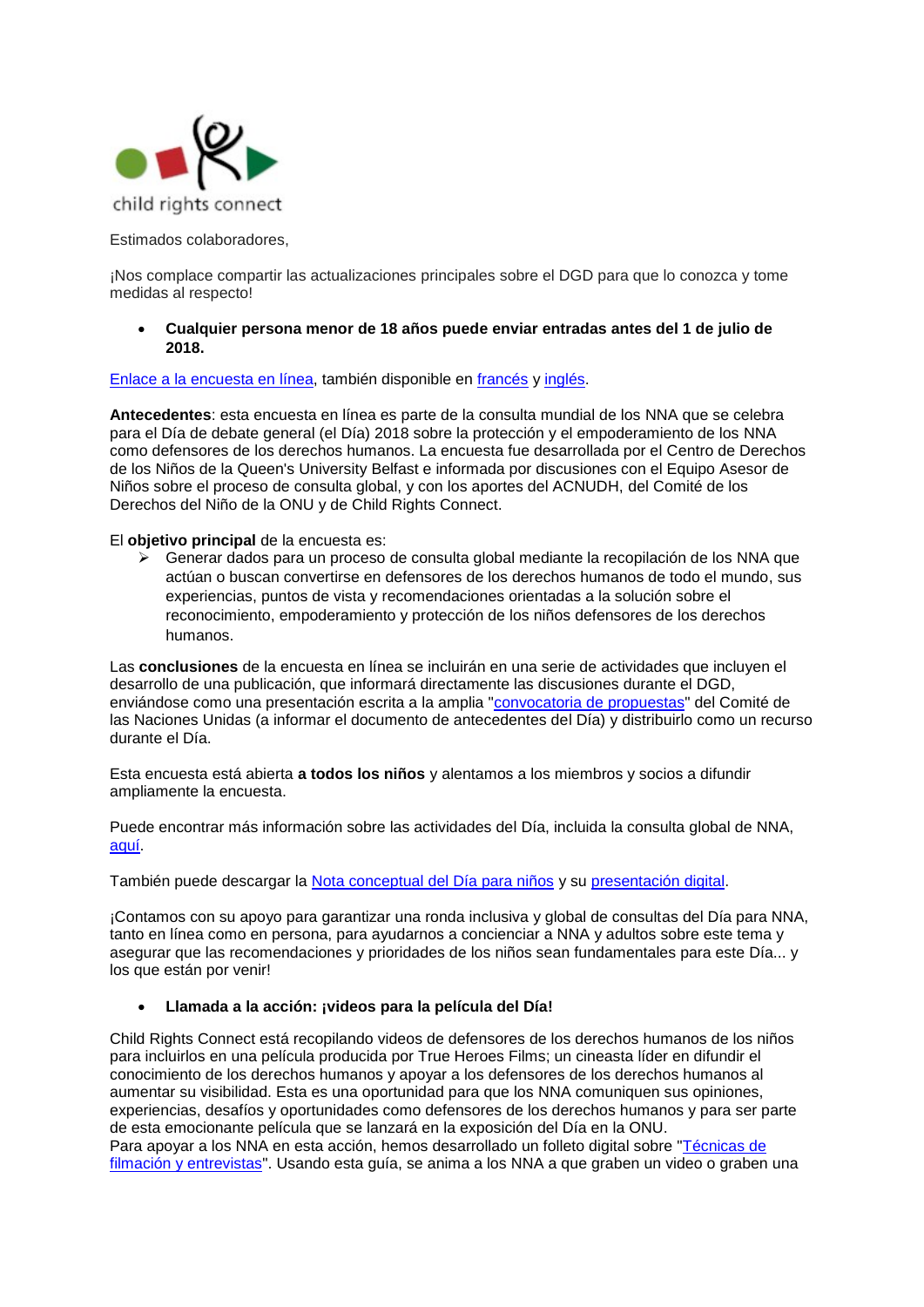entrevista con otros NNA defensores de los derechos humanos. Los videos se pueden crear, por ejemplo, durante las consultas globales, los Hubs del Día o cualquier otra ocasión relevante. El material visual se puede enviar a [events@childrightsconnect.org](mailto:events@childrightsconnect.org) hasta el 15 de julio.

# • **¡Primera mención de los niños defensores de los derechos humanos en las observaciones finales del CRC!**

El Comité de los Derechos del Niño acaba de publicar sus Observaciones Finales para la 78. a sesión. Por primera vez, los NNA defensores de los derechos humanos fueron mencionados explícitamente en las [Observaciones Finales de Angola.](http://tbinternet.ohchr.org/Treaties/CRC/Shared%20Documents/AGO/CRC_C_AGO_CO_5-7_31363_E.pdf) El Comité solicitó al Estado "Involucrar a los NNA, incluidos los defensores de los niños defensores de los derechos humanos, en su marco de cooperación con la sociedad civil". Esta es una clara evidencia de la necesidad de reconocer a los niños como defensores de los derechos humanos para garantizar que puedan desempeñar un papel clave como parte de la sociedad civil.

## • **El Comité de los Derechos del Niño respalda una declaración conjunta de las Naciones Unidas sobre los defensores de los derechos humanos**

El Comité CRC participó en una reunión organizada por el Relator Especial sobre los Defensores de los Derechos Humanos y el Servicio Internacional de Derechos Humanos (ISHR) que tuvo lugar el 23 de junio en Nueva York y cuyo resultado es la [declaración conjunta del grupo de Presidentes,](https://www.ohchr.org/EN/NewsEvents/Pages/DisplayNews.aspx?NewsID=23154&LangID=E)  [Vicepresidentes, y miembros de los órganos creados en virtud de tratados de derechos humanos de](https://www.ohchr.org/EN/NewsEvents/Pages/DisplayNews.aspx?NewsID=23154&LangID=E)  [las Naciones Unidas y el relator especial de las Naciones Unidas para los defensores de los derechos](https://www.ohchr.org/EN/NewsEvents/Pages/DisplayNews.aspx?NewsID=23154&LangID=E)  [humanos.](https://www.ohchr.org/EN/NewsEvents/Pages/DisplayNews.aspx?NewsID=23154&LangID=E)

Los NNA defensores de los derechos humanos son reconocidos como un grupo específico que necesita medidas de protección particulares.

## • **Desarrollo de capacidades: Preguntas y respuestas en línea entre el Equipo des NNA Asesores y el Comité de los Derechos del Niño**

Como parte de nuestro programa de empoderamiento continuo para el Equipo des NNA Asesores, organizamos un canal directo de interacción con [Mikiko OTANI](http://www.ohchr.org/Documents/HRBodies/CRC/Elections2016/MikikoOtani.docx) y [Luis Ernesto PEDERNERA REYNA](http://www.ohchr.org/Documents/HRBodies/CRC/Elections2016/LuisErnestoReyna.doc) (los dos miembros del Comité de los Derechos del Niño de las Naciones Unidas que coordina el Día) a través de Basecamp; nuestra plataforma de comunicaciones en línea. El 28 de mayo y el 1 de junio tuvo lugar un diálogo activo mediante el cual los asesores de niños hicieron preguntas sobre la propia DGD, pero también sobre el trabajo del Comité y cuestiones más amplias relacionadas con los derechos del niño. Esta actividad ha respaldado nuestro objetivo de fortalecer una asociación sostenible entre el Equipo Asesor de Niños y el Comité más allá del DGD.

## • **El Equipo des NNA Asesores presenta sus recomendaciones al grupo central de HRC sobre el espacio de la sociedad civil**

Tras la participación de la Misión Permanente de Irlanda en el Taller de marzo de DGD, y como parte de una consulta sobre la próxima resolución espacial de la sociedad civil del Consejo de Derechos Humanos (CDH) coordinada por el grupo central de CDH (Misiones Permanentes de Irlanda, Chile, Sierra Leona, Japón y Túnez), se presentaron comentarios basados en discusiones con los NNA asesores sobre sus recomendaciones clave en relación con el espacio de la sociedad civil para los defensores de los derechos humanos de los niños.

Como parte de esta actividad y en colaboración con Save the Children, se desarrollaron materiales amigables para los niños sobre el proceso del Consejo de Derechos Humanos, ofrecendo información y desarrollar la capacidad del Equipo des NNA Asesores. Continuaremos nuestras conversaciones con los NNA Asesores sobre este tema y sobre cómo les gustaría continuar su participación y seguimiento con el grupo central.

Por favor, encuentre aquí Link to [DGD Newsletter n°1](http://www.childrightsconnect.org/wp-content/uploads/2018/04/ChildRightsConnect_DGD_Newsletter_1.pdf) [Link to DGD newsletter n°2](http://www.childrightsconnect.org/wp-content/uploads/2018/04/DGD_Newsletter2_Final.pdf?x37799) [Link to DGD newsletter n°2\\_Follow\\_up](http://www.childrightsconnect.org/wp-content/uploads/2018/06/ChildRightsConnect_DGD_Newsletter_2_Follow_up.pdf)